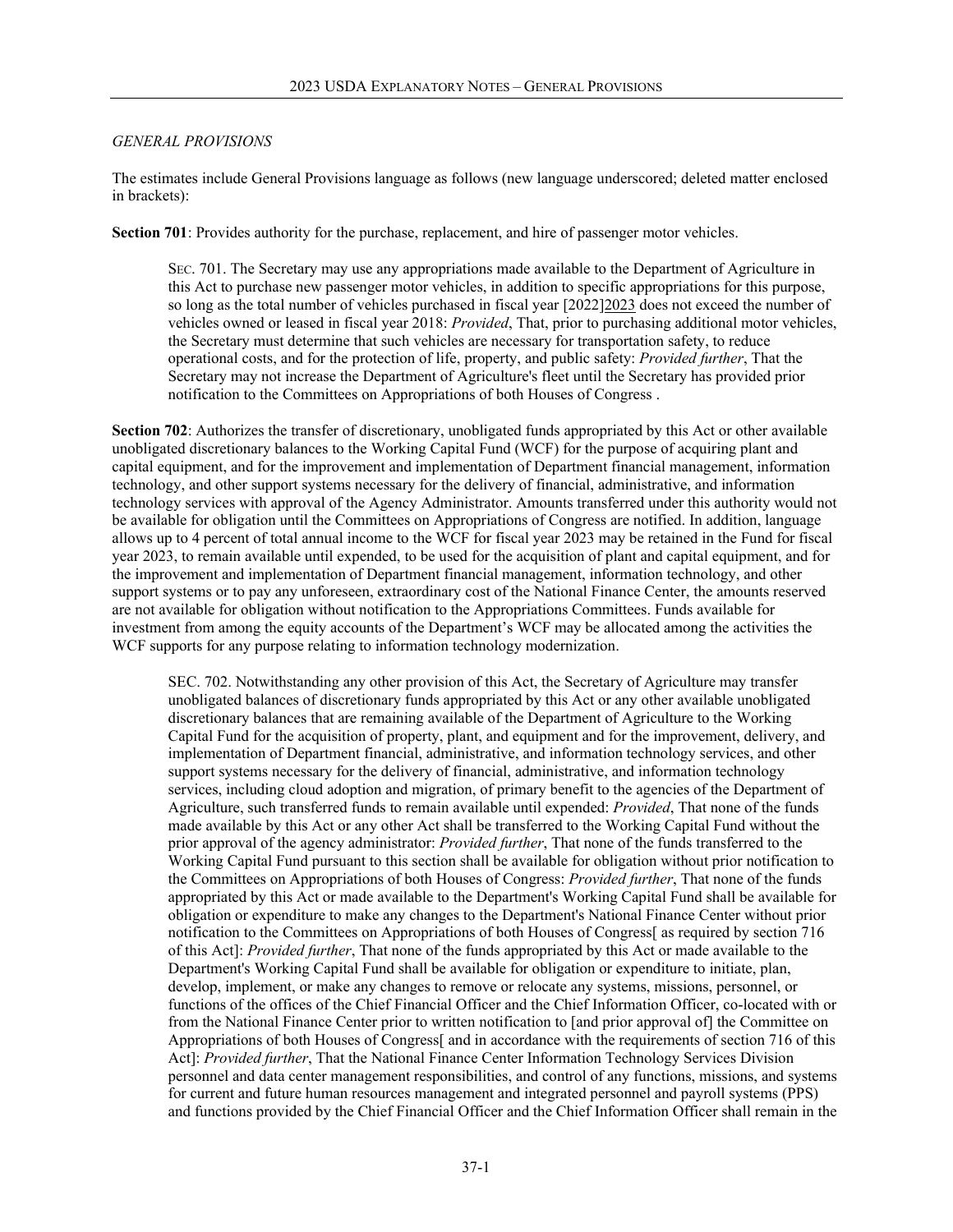National Finance Center and under the management responsibility and administrative control of the National Finance Center: *Provided further*, That the Secretary of Agriculture and the offices of the Chief Financial Officer shall actively market to existing and new Departments and other government agencies National Finance Center shared services including, but not limited to, payroll, financial management, and human capital shared services and allow the National Finance Center to perform technology upgrades: *Provided further*, That an amount not to exceed 4 percent of the total annual income to Working Capital Fund Activity Centers may be retained in the Working Capital Fund, to remain available until expended, for the acquisition of property, plant, and equipment and for the improvement, delivery, and implementation of Department financial, administrative, and information technology services, including cloud adoption and migration, or to pay any unforeseen, extraordinary costs of the Working Capital Fund Activity Centers of primary benefit to the agencies of the Department of Agriculture: *Provided further*, That none of the amounts reserved shall be available for obligation unless the Secretary submits written notification of the obligation to the Committees on Appropriations of both Houses of Congress: *Provided further*, That the limitations on the obligation of funds pending notification to Congressional Committees shall not apply to any obligation that, as determined by the Secretary, is necessary to respond to a declared state of emergency that significantly impacts the operations of the National Finance Center; or to evacuate employees of the National Finance Center to a safe haven to continue operations of the National Finance Center.

The first and third change (lines 15 and 21) removes language referencing a former general provision. The second change (line 20) modifies language regarding the Committees on Appropriations of Congress being notified in advance of obligations of funds transferred to the WCF under this authority.

**Section 703:** Provides that no part of any appropriation in this Act shall remain available for obligation beyond the current fiscal year unless otherwise specified.

SEC. 703. No part of any appropriation contained in this Act shall remain available for obligation beyond the current fiscal year unless expressly so provided herein.

**Section 704:** Limits the negotiated indirect cost rates on cooperative agreements between the Department and nonprofit institutions to 10 percent of the value of the agreement.

SEC. 704. No funds appropriated by this Act may be used to pay negotiated indirect cost rates on cooperative agreements or similar arrangements between the United States Department of Agriculture and nonprofit institutions in excess of 10 percent of the total direct cost of the agreement when the purpose of such cooperative arrangements is to carry out programs of mutual interest between the two parties. This does not preclude appropriate payment of indirect costs on grants and contracts with such institutions when such indirect costs are computed on a similar basis for all agencies for which appropriations are provided in this Act.

**Section 705:** Provides that subsidy authority for Rural Development Loan Fund program account, the Rural Electrification and Telecommunication Loans program account and the Rural Housing Insurance Fund program account remain available until expended to cover obligations.

SEC. 705. Appropriations to the Department of Agriculture for the cost of direct and guaranteed loans made available in the current fiscal year shall remain available until expended to disburse obligations made in the current fiscal year for the following accounts: the Rural Development Loan Fund program account, the Rural Electrification and Telecommunication Loans program account, and the Rural Housing Insurance Fund program account.

**Section 706:** Prohibits the use of funds to acquire new information technology systems or significant upgrades, as determined by the Office of the Chief Information Officer (OCIO), without approval of the Chief Information Officer and the concurrence of the Executive Technology Investment Review Board and Committees on Appropriations of both Houses of Congress.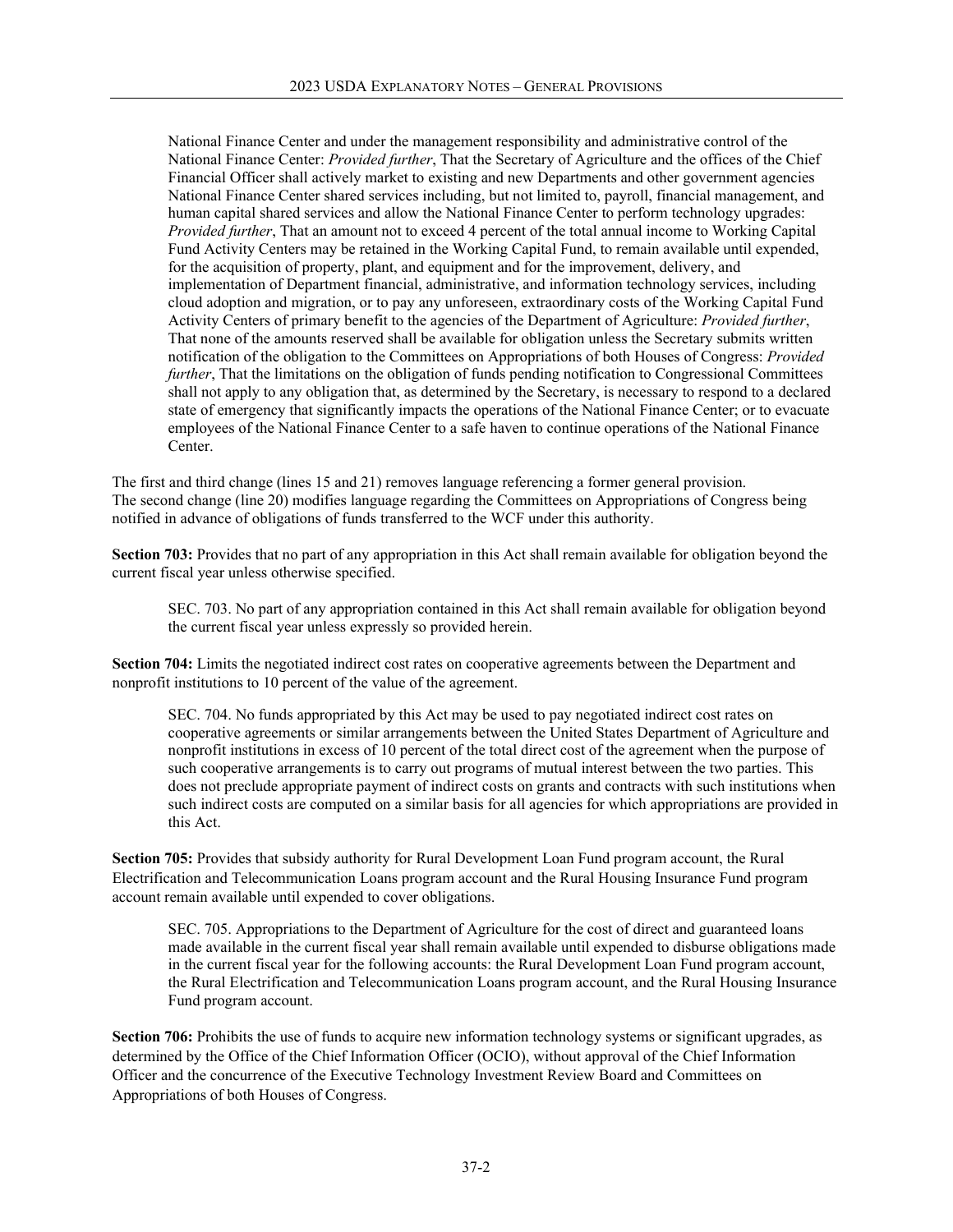SEC. 706. None of the funds made available to the Department of Agriculture by this Act may be used to acquire new information technology systems or significant upgrades, as determined by the Office of the Chief Information Officer, without the approval of the Chief Information Officer and the concurrence of the Executive Information Technology Investment Review Board: *Provided*, That notwithstanding any other provision of law, none of the funds appropriated or otherwise made available by this Act may be transferred to the Office of the Chief Information Officer without written notification to[ and the prior approval of] the Committees on Appropriations of both Houses of Congress: *Provided further*, That, notwithstanding section 11319 of title 40, United States Code, none of the funds available to the Department of Agriculture for information technology shall be obligated for projects, contracts, or other agreements over \$25,000 prior to receipt of written approval by the Chief Information Officer: *Provided further*, That the Chief Information Officer may authorize an agency to obligate funds without written approval from the Chief Information Officer for projects, contracts, or other agreements up to \$250,000 based upon the performance of an agency measured against the performance plan requirements .

This change (line 6) provides that the Committees on Appropriations of Congress only be notified in advance of funds being transferred to the Office of the Chief Information Officer.

**Section 707:** Allows funds made available in a fiscal year for the Agricultural Management Assistance Program to remain available until expended to cover obligations made in the same fiscal year but are not available for new obligations.

SEC. 707. Funds made available under section 524(b) of the Federal Crop Insurance Act (7 U.S.C. 1524(b)) in the current fiscal year shall remain available until expended to disburse obligations made in the current fiscal year.

**Section 708:** Continues language to expand eligibility for loans and grants under the Rural Economic Development (RED) Grants program to former RUS borrowers and entities.

SEC. 708. Notwithstanding any other provision of law, any former Rural Utilities Service borrower that has repaid or prepaid an insured, direct or guaranteed loan under the Rural Electrification Act of 1936, or any not-for-profit utility that is eligible to receive an insured or direct loan under such Act, shall be eligible for assistance under section 313B(a) of such Act in the same manner as a borrower under such Act.

**Section 709:** Prohibits the use of funds for first-class travel that does not comply with Federal regulations on temporary duty travel allowances.

SEC. 709. None of the funds appropriated or otherwise made available by this Act may be used for firstclass travel by the employees of agencies funded by this Act in contravention of sections 301–10.122 through 301–10.124 of title 41, Code of Federal Regulations.

**Section 710:** Continues language providing the authority to use Commodity Credit Corporation funds provided for certain Farm Bill programs for technical assistance and administrative expenses related to those programs and excludes programs for which indefinite amounts are provided, with regard to the limitations contained in section 11 of the Commodity Credit Corporation Charter Act.

SEC. 710. In the case of each program established or amended by the Agricultural Act of 2014 (Public Law 113–79) or by a successor to that Act, other than by title I or subtitle A of title III of such Act, or programs for which indefinite amounts were provided in that Act, that is authorized or required to be carried out using funds of the Commodity Credit Corporation—

(1) such funds shall be available for salaries and related administrative expenses, including technical assistance, associated with the implementation of the program, without regard to the limitation on the total amount of allotments and fund transfers contained in section 11 of the Commodity Credit Corporation Charter Act (15 U.S.C. 714i); and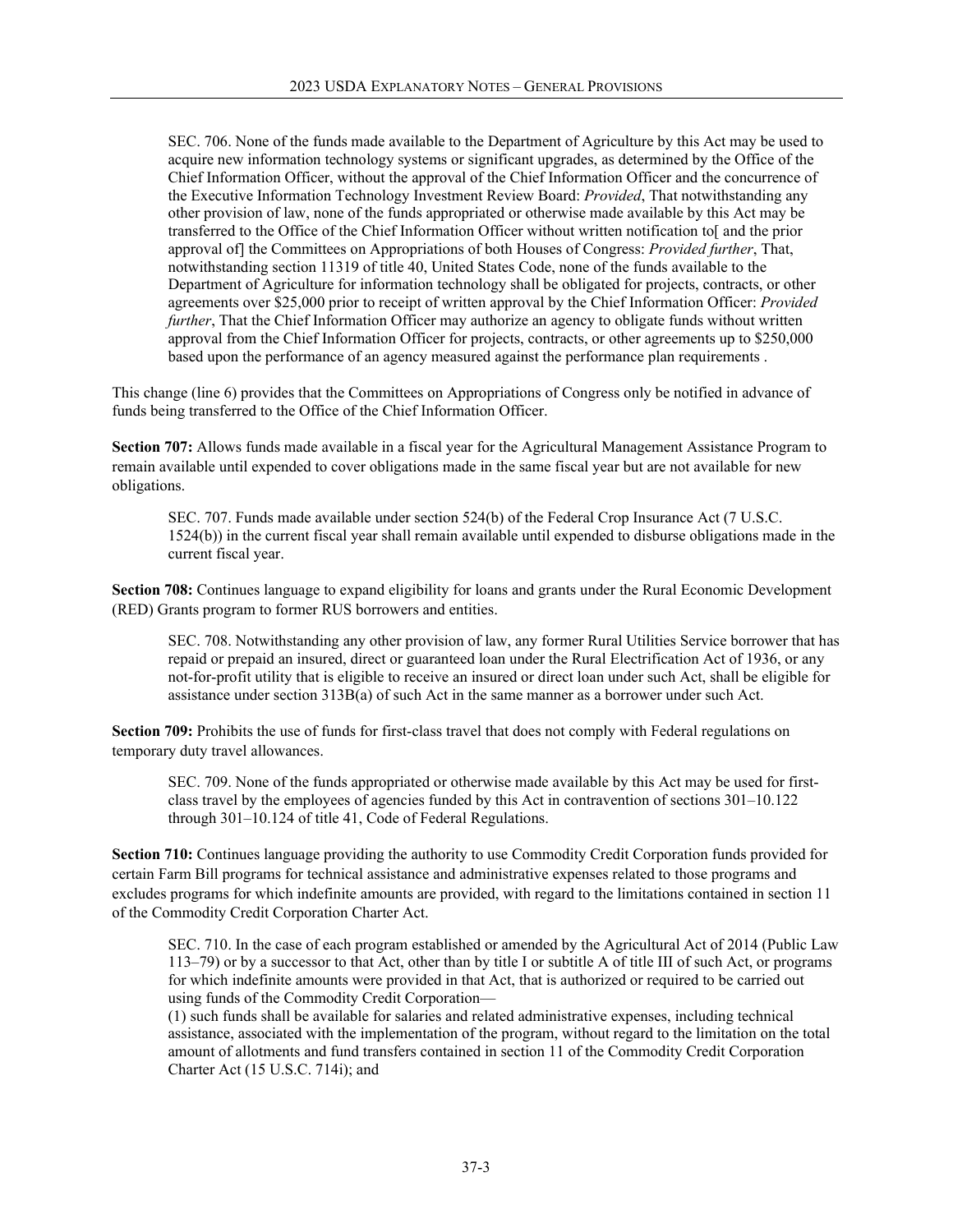(2) the use of such funds for such purpose shall not be considered to be a fund transfer or allotment for purposes of applying the limitation on the total amount of allotments and fund transfers contained in such section.

**Section 711:** Provides a spending limit of \$2.9 million for activities related to all Federal Advisory Committee Act committees of the Department funded by this Act.

SEC. 711. Of the funds made available by this Act, not more than \$2,900,000 shall be used to cover necessary expenses of activities related to all Federal Advisory Committee Act committees of the Department of Agriculture.

**Section 712:** Allows the Agricultural Marketing Service to retain unobligated balances until expended for Section 32 purposes, with up to \$350 million of balances allowed for direct payments to reestablish farmers' purchasing powers. The total Section 32 spending cap for 2023 is \$1.48 billion. Commodity Purchase Services, administrative funds, is to be funded at \$37.178 million.

SEC. 712. Notwithstanding subsection (b) of section 14222 of Public Law 110–246 (7 U.S.C. 612c–6; in this section referred to as "section 14222"), none of the funds appropriated or otherwise made available by this or any other Act shall be used to pay the salaries and expenses of personnel to carry out a program under section 32 of the Act of August 24, 1935 (7 U.S.C. 612c; in this section referred to as "section 32") in excess of [\$1,391,211,000]\$1,483,309,000 (exclusive of carryover appropriations from prior fiscal years), as follows: Child Nutrition Programs Entitlement Commodities— \$485,000,000; State Option Contracts— \$5,000,000; Removal of Defective Commodities— \$2,500,000; Administration of Section 32 Commodity Purchases— [\$38,810,000]\$37,178,000: *Provided*, That of the total funds made available in the matter preceding this proviso that remain unobligated on October 1, [2022]2023, such unobligated balances shall carryover into fiscal year [2023]2024 and shall remain available until expended for any of the purposes of section 32, except that any such carryover funds used in accordance with clause (3) of section 32 may not exceed \$350,000,000 and may not be obligated until the Secretary of Agriculture provides written notification of the expenditures to the Committees on Appropriations of both Houses of Congress at least two weeks in advance: *Provided further*, That, with the exception of any available carryover funds authorized in any prior appropriations Act to be used for the purposes of clause (3) of section 32, none of the funds appropriated or otherwise made available by this or any other Act shall be used to pay the salaries or expenses of any employee of the Department of Agriculture to carry out clause (3) of section 32.

**Section 713:** Allows the Secretary to assess a one-time fee for any guaranteed business and industry loan of up to 3 percent of the guaranteed principal portion of the loan.

SEC. 713. Notwithstanding section  $310B(g)(5)$  of the Consolidated Farm and Rural Development Act (7) U.S.C.  $1932(g)(5)$ ), the Secretary may assess a one-time fee for any guaranteed business and industry loan in an amount that does not exceed 3 percent of the guaranteed principal portion of the loan.

**Section 714:** Allows the Secretary to increase the program level by not more than 25 percent for loans and loan guarantees that do not require budget authority. Prior to implementing the increase, the Secretary is required to provide written notification at least 15 days in advance.

SEC. 714. For loans and loan guarantees that do not require budget authority and the program level has been established in this Act, the Secretary of Agriculture may increase the program level for such loans and loan guarantees by not more than 25 percent: *Provided*, That prior to the Secretary implementing such an increase, the Secretary notifies, in writing, the Committees on Appropriations of both Houses of Congress at least 15 days in advance.

**Section 715:** Limits the use of refunds or rebates from credit card purchases to the acquisition of plant and capital equipment, and for the improvement and implementation of Department financial management, information technology, and other support systems and requires advanced congressional notification.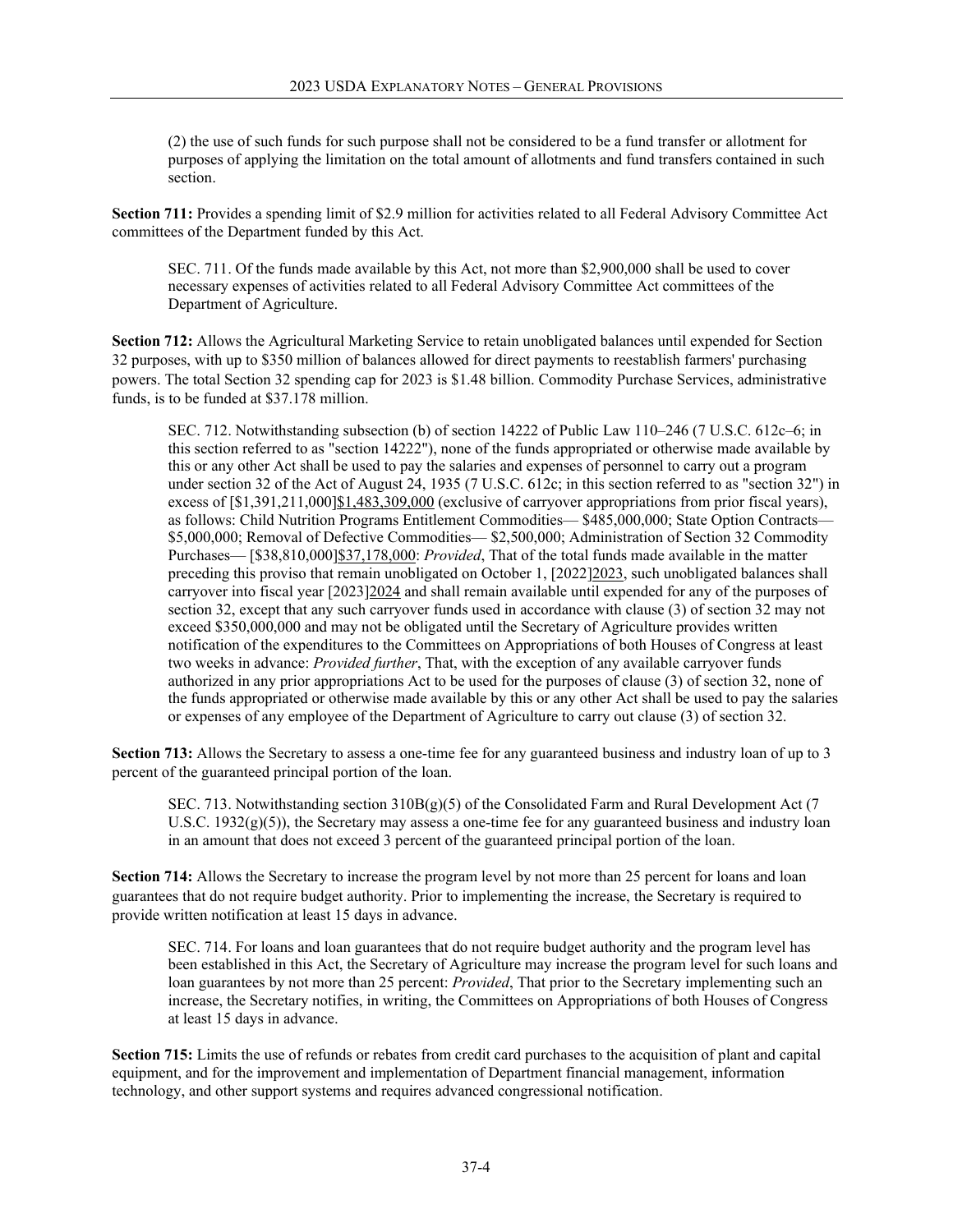SEC. 715. None of the credit card refunds or rebates transferred to the Working Capital Fund pursuant to section 729 of the Agriculture, Rural Development, Food and Drug Administration, and Related Agencies Appropriations Act, 2002 (7 U.S.C. 2235a; Public Law 107–76) shall be available for obligation without prior notification to the Committees on Appropriations of both Houses of Congress: *Provided*, That the refunds or rebates so transferred shall be available for obligation only for the acquisition of property, plant and equipment, including equipment for the improvement, delivery, and implementation of Departmental financial management, information technology, and other support systems necessary for the delivery of financial, administrative, and information technology services, including cloud adoption and migration, of primary benefit to the agencies of the Department of Agriculture, and such transferred funds shall remain available until expended.

**Section 716:** Includes language providing priority to the definition of rural areas as defined in the Consolidated Farm and Rural Development Act for Water and Waste Disposal facilities.

SEC. 716. None of the funds made available by this Act may be used to implement section 3.7(f) of the Farm Credit Act of 1971 in a manner inconsistent with section 343(a)(13) of the Consolidated Farm and Rural Development Act.

**Section 717:** Restricts funding for the Food and Drug Administration from enforcing the Standards for the Growing, Harvesting, Packing, and Holding of Produce for Human Consumption with respect to the regulation of entities that grow, harvest, pack, or hold wine grapes, hops, pulse crops, or almonds.

SEC. 717. None of the funds made available by this or any other Act may be used to enforce the final rule promulgated by the Food and Drug Administration entitled ''Standards for the Growing, Harvesting, Packing, and Holding of Produce for Human Consumption,'' and published on November 27, 2015, with respect to the regulation of entities that grow, harvest, pack, or hold wine grapes, hops, pulse crops, or almonds.

**Section 718:** Prohibits any limits on using vegetables to substitute for fruits under the school breakfast program.

[SEC. 718. For school year 2022–2023, none of the funds made available by this Act may be used to implement or enforce the matter following the first comma in the second sentence of footnote (c) of section  $220.8(c)$  of title 7, Code of Federal Regulations, with respect to the substitution of vegetables for fruits under the school breakfast program established under section 4 of the Child Nutrition Act of 1966 (42 U.S.C. 1773).]

**Section 719:** Prohibits any funds from being used to prohibit the transportation, processing, sale, or use in industrial hemp research as authorized by Section 7606 of the 2018 Farm Bill.

SEC. [719]718. None of the funds made available by this Act or any other Act may be used—

(1) in contravention of section 7606 of the Agricultural Act of 2014 (7 U.S.C. 5940), subtitle G of the Agricultural Marketing Act of 1946, or section 10114 of the Agriculture Improvement Act of 2018; or

(2) to prohibit the transportation, processing, sale, or use of hemp, or seeds of such plant, that is grown or cultivated in accordance with section 7606 of the Agricultural Act of 2014 (7 U.S.C. 5940) within or outside the State in which the industrial hemp is grown or cultivated.

**Section 720:** Allows the Secretary to waive the matching funds requirement for the National Institute of Food and Agriculture programs under Section 412(g) of the Agricultural Research, Extension, and Education Reform Act of 1998.

SEC. [720]719. The Secretary of Agriculture may waive the matching funds requirement under Section 412(g) of the Agricultural Research, Extension, and Education Reform Act of 1998 (7 U.S.C. 7632(g)).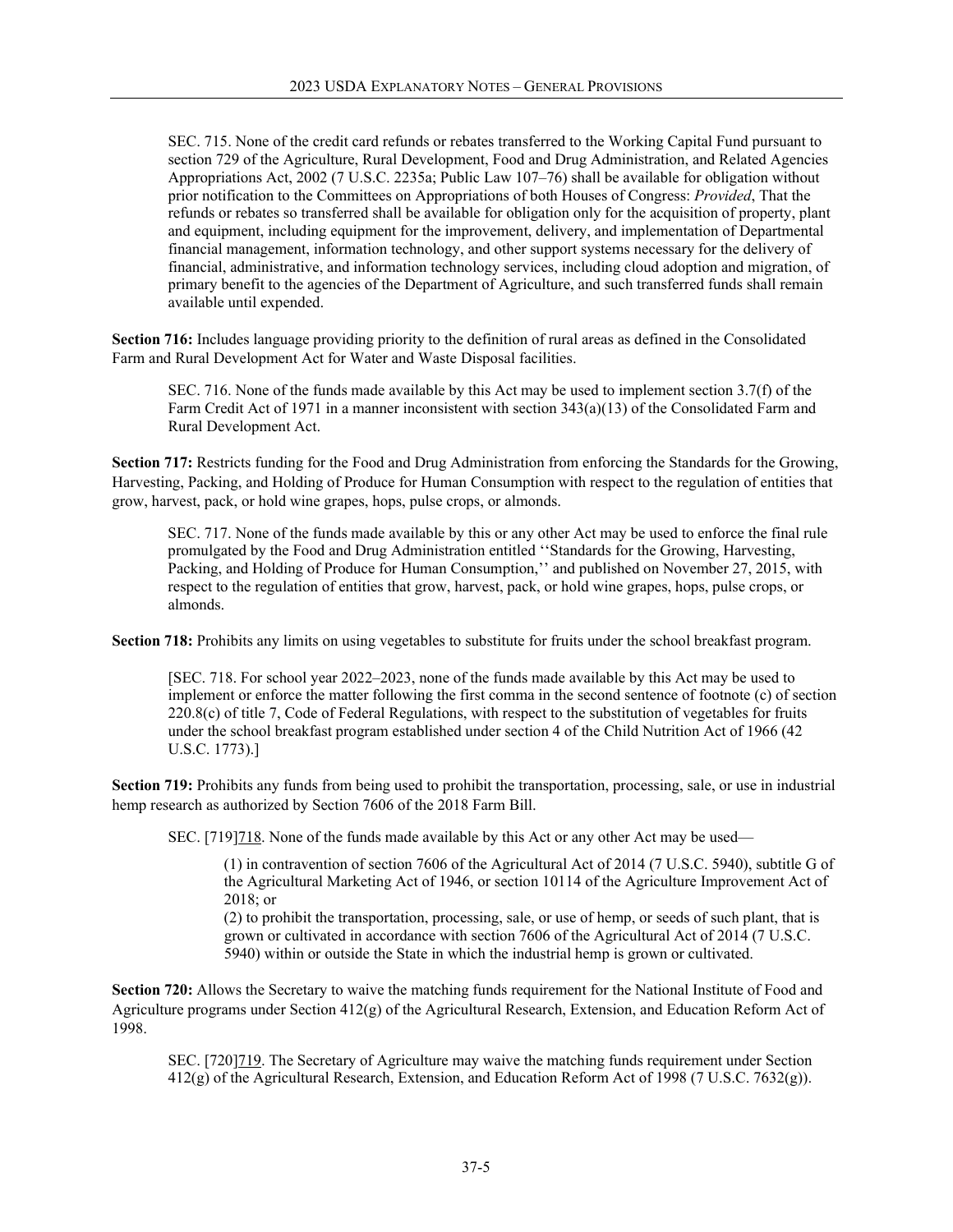**Section 721:** Allows the Emergency Community Water Assistance Grant program to provide potable water to eligible communities for an additional 120 days beyond Program requirements to protect public health during a natural disaster.

SEC. [721]720. In response to an eligible community where the drinking water supplies are inadequate due to a natural disaster, as determined by the Secretary, including drought or severe weather, the Secretary may provide potable water through the Emergency Community Water Assistance Grant Program for an additional period of time not to exceed 120 days beyond the established period provided under the Program in order to protect public health.

**Section 722:** Inspection of Agricultural Research Service facilities will be inspected by Animal and Plant Health Inspection Service for compliance with the Animal Welfare Act.

SEC. [722]721. Notwithstanding any other provision of law, ARS facilities as described in the "Memorandum of Understanding Between the U.S. Department of Agriculture Animal and Plant Health Inspection Service (APHIS) and the U.S. Department of Agriculture Agricultural Research Service (ARS) Concerning Laboratory Animal Welfare" (16–6100–0103-MU Revision 16–1) shall be inspected by APHIS for compliance with the Animal Welfare Act and its regulations and standards.

**Section 723:** Continues language stating that for School Year 2023-2024, only a school food authority (SFA) that had a negative balance in the nonprofit school food service account as of December 31, 2022, is required to comply with paid lunch equity requirements, which ensure the SFA has sufficient funds for meals served to students not eligible for free or reduced-price meals.

SEC. [723]722. For school year [2022–2023]2023-2024, only a school food authority that had a negative balance in the nonprofit school food service account as of December 31, [2021]2022, shall be required to establish a price for paid lunches in accordance with section 12(p) of the Richard B. Russell National School Lunch Act (42 U.S.C. 1760(p)).

**Section 724:** Clarifies USDA's authority to set aside funds for the Biotechnology Risk Assessment Research Grants Program.

SEC. [724]723. Any funds made available by this or any other Act that the Secretary withholds pursuant to section  $1668(g)(2)$  of the Food, Agriculture, Conservation, and Trade Act of 1990 (7 U.S.C. 5921(g)(2)), as amended, shall be available for grants for biotechnology risk assessment research: *Provided*, That the Secretary may transfer such funds among appropriations of the Department of Agriculture for purposes of making such grants.

**Section 725:** Provides funding for the ReConnect program, split between direct appropriation and Cushion of Credit.

[SEC. 725. (a) Section 313(b) of the Rural Electrification Act of 1936, as amended (7 U.S.C. 940c(b)), shall be applied for fiscal year 2021 and each fiscal year thereafter until the specified funding has been expended as if the following were inserted after the final period in subsection (b)(2): "In addition, the Secretary shall use \$425,000,000 of funds available in this subaccount in fiscal year 2019 for an additional amount for the same purpose and under the same terms and conditions as funds appropriated by section 779 of Public Law 115–141, shall use \$255,000,000 of funds available in this subaccount in fiscal year 2020 for an additional amount for the same purpose and under the same terms and conditions as funds appropriated by section 779 of Public Law 115–141, shall use \$104,000,000 of funds available in this subaccount in fiscal year 2021 for an additional amount for the same purpose and under the same terms and conditions as funds appropriated by section 779 of Public Law 115–141, and shall use \$50,000,000 of funds available in this subaccount in fiscal year 2022 for an additional amount for the same purpose and under the same terms and conditions as funds appropriated by section 779 of Public Law 115–141.": *Provided*, That any use of such funds shall be treated as a reprogramming of funds under section 716 of this Act.]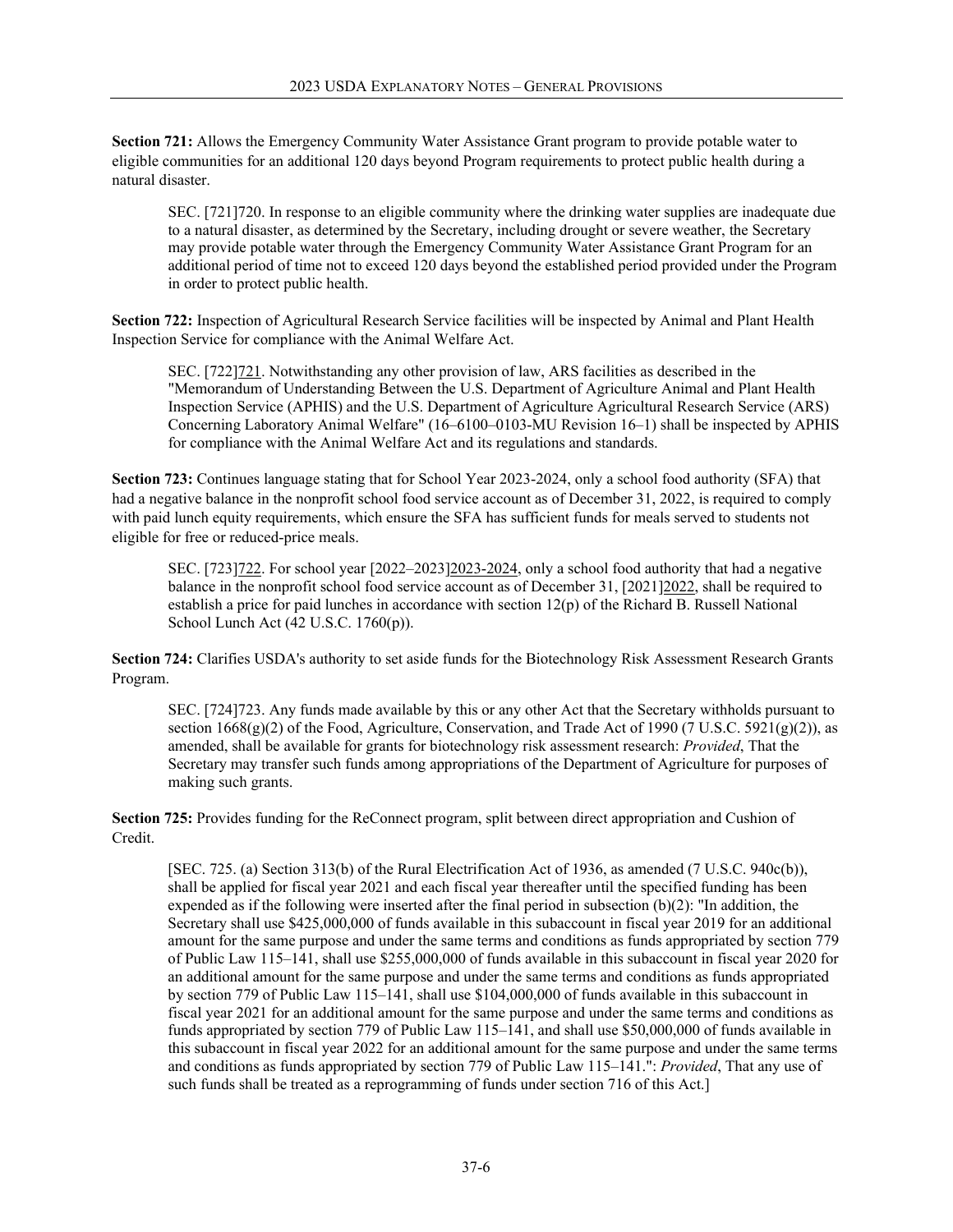**Section 726:** Provides authorization for NRCS to provide technical assistance for the Watershed Operations and Rehabilitation and also the Emergency Watershed Protection Program.

SEC. [726]724. The Secretary, acting through the Chief of the Natural Resources Conservation Service, may use funds appropriated under this Act or any other Act for the Watershed and Flood Prevention Operations Program and the Watershed Rehabilitation Program carried out pursuant to the Watershed Protection and Flood Prevention Act (16 U.S.C. 1001 et seq.), and for the Emergency Watershed Protection Program carried out pursuant to section 403 of the Agricultural Credit Act of 1978 (16 U.S.C. 2203) to provide technical services for such programs pursuant to section 1252(a)(1) of the Food Security Act of 1985 (16 U.S.C. 3851(a)(1)), notwithstanding subsection (c) of such section.

**Section 727:** Continues language prohibiting inspections of horses for slaughter.

SEC. [727]  $725$ . None of the funds made available by this Act may be used to pay the salaries or expenses of personnel—

(1) to inspect horses under section 3 of the Federal Meat Inspection Act (21 U.S.C. 603); (2) to inspect horses under section 903 of the Federal Agriculture Improvement and Reform Act of 1996 (7 U.S.C. 1901 note; Public Law 104–127); or (3) to implement or enforce section 352.19 of title 9, Code of Federal Regulations (or a successor regulation).

**Section 728:** Provides \$12 million to support grants and technical assistance to implement farm to school programs that improve access to local foods in eligible schools.

SEC. [728]726. In addition to any other funds made available in this Act or any other Act, there is appropriated \$12,000,000 to carry out section  $18(g)$  of the Richard B. Russell National School Lunch Act, as amended (42 U.S.C.  $1769(g)$ ), to remain available until expended.

**Section 729:** Allows unobligated balances from the Farm Service Agency, the Farm Production and Conservation Business Center, and the Rural Development mission area salaries and expenses account to be used for information technology expenses through FY 2024.

SEC. [729]727. Notwithstanding any other provision of law, unobligated balances from appropriations made available for salaries and expenses in this Act for the Farm Service Agency, the Farm Production and Conservation Business Center, and the Rural Development mission area shall remain available through September 30, [2023]2024, for information technology expenses.

**Section 730:** Clarifies meat and meat food production, poultry and poultry products, and egg products inspections responsibilities and cost recovery under certain circumstances.

SEC. [730]728. The cost of inspection rendered under the requirements of laws relating to Federal inspection of meat and meat food productions, Federal Meat Inspection Act (21 U.S.C. 695); poultry and poultry products, Poultry Products Inspection Act (21 U.S.C. 468); and egg products, Egg Products Inspection Act (21 U.S.C. 1053(a)), shall be borne by the United States, except for the cost of inspection services provided outside of an establishment's approved inspection shift(s), and that provided on Federal holidays, which shall be borne by the establishment: Provided, That sums received by the Secretary shall remain available until expended without further appropriation and without fiscal year limitation.

**Section 731:** Transfers the National Bio and Agro-Defense Facility from the Secretary of Homeland Security to the Secretary of Agriculture.

SEC. [731]729. The National Bio and Agro-Defense Facility shall be transferred in this or any future fiscal year without reimbursement from the Secretary of Homeland Security to the Secretary of Agriculture.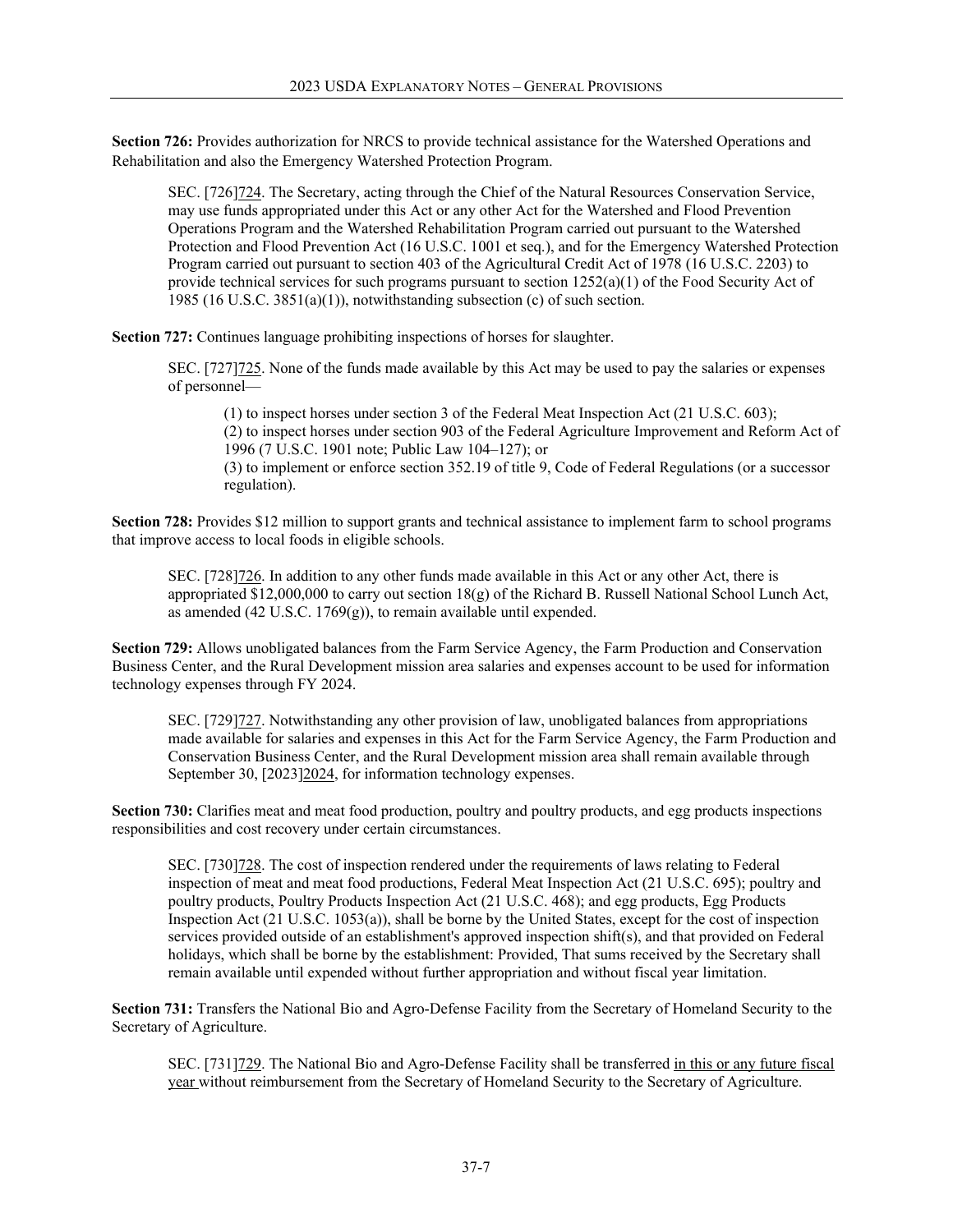This change (line 1) is language making permanent the authority to transfer the National Bio and Agro-Defense Facility (NBAF) from the Department of Homeland Security to the Department of Agriculture. This is needed given the continued delays in NBAF construction from the COVID-19 pandemic.

**Section 732:** Amends the Federal Food, Drug, and Cosmetic Act to allow for inflation of the maximum fees collected for the Health and Human Services Secretary's certification on the export product being unadulterated or misbranded.

SEC. [732]730. Section  $801(e)(4)$  of the Federal Food, Drug, and Cosmetic Act (21 U.S.C. 381(e)(4)) is amended— (a) in subparagraph (B) by striking "but shall not exceed \$175 for each certification" and inserting "in an amount specified in subparagraph (E)"; and (b) by adding at the end the following new subparagraphs: "(E) The fee for each written export certification issued by the Secretary under this paragraph shall not exceed— (i) \$600 for fiscal year 2022; and (ii) for each subsequent fiscal year, the prior fiscal year maximum amount multiplied by the inflation adjustment under section  $738(c)(2)(C)$ , applied without regard to the limitation in clause (ii)(II) of such subparagraph."; and "(F) The Secretary shall, for each fiscal year, publish in the Federal Register a notice of the export certification fee under this paragraph for such year, not later than 60 days before such fee takes effect.".

**Section 733:** Allows the availability of salaries and expenses to be available for primary and secondary schooling of eligible dependents of Health and Human Services personnel stationed in Puerto Rico, Northern Mariana Islands, and possessions of the United States.

SEC. [733]731. Funds appropriated in this or any prior Act that are available for salaries and expenses of employees of the Food and Drug Administration shall also be available for the primary and secondary schooling of eligible dependents of Department of Health and Human Services personnel stationed in the Commonwealth of Puerto Rico, the Commonwealth of the Northern Mariana Islands, and the possessions of the United States at costs not in excess of those paid for or reimbursed by the Department of Defense.

**Section 732:** Provides guidance on Single Family Housing and Multi-family Housing Programs, including Multifamily Housing Direct loans and Farm Labor Housing Direct loans and grants, to include in new construction funding for renewable energy projects that support Climate change initiative

SEC. 732. None of the funds made available under this Act to carry out sections 504, 514, 515, 516, 523 and 538 of the Housing Act of 1949 (42 U.S.C. 1474, 1484-1486, 1490c, 1490m,1490p-2) may be used to award loans or grants for new construction or improvements projects unless such projects improve energy or water efficiency, indoor air quality, or sustainability improvements, implement low-emission technologies, materials, or processes, including zero-emission electricity generation, energy storage, building electrification, or electric car charging station installations; or address climate resilience of multifamily properties.

**Section 733**: Rescinds unobligated balances from the Special Supplemental Nutrition Program for Women, Infants and Children (WIC).

SEC. 733. Of the unobligated discretionary balances from amounts made available for the supplemental nutrition program as authorized by section 17 of the Child Nutrition Act of 1966 (42 U.S.C. 1786), \$250,000,000 is hereby permanently cancelled.

**Section 734:** Provides USDA with administrative waiver authority to allow States operating the Senior Farmers' Market Nutrition Program to test and implement new and innovative models to modernize operations, including transitioning from paper-based processes to e-solutions.

SEC. 734. Section 4402 of the Farm Security and Rural Investment Act of 2002 (7 U.S.C. 3007, as amended) is amended by inserting after subsection (f) the following new subsection:  $(g)$ ADMINISTRATIVE WAIVER AUTHORITY FOR PROGRAM INNOVATION AND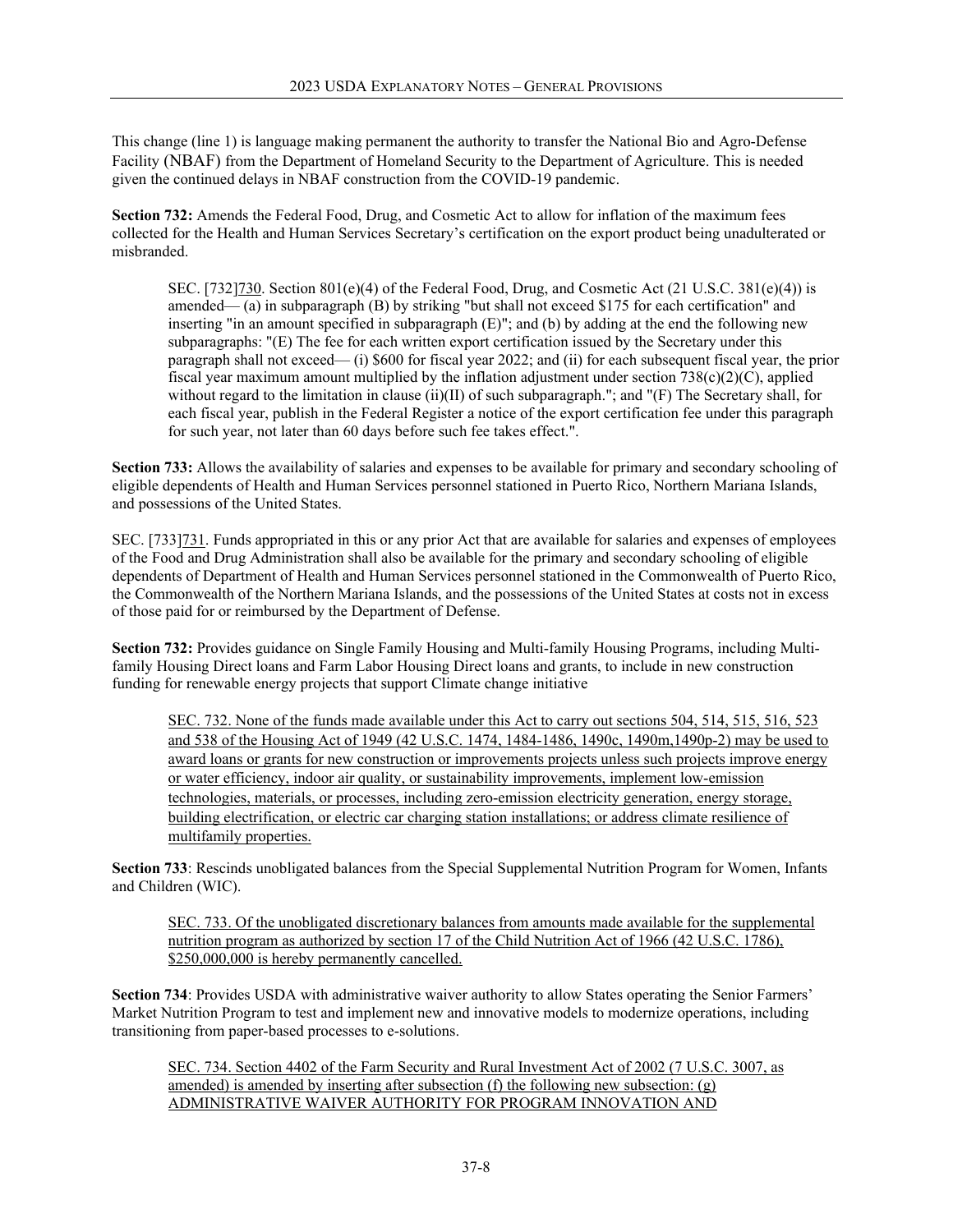MODERNIZATION.—Notwithstanding any other provision of law, the Secretary of Agriculture may, upon request by a seniors farmers' market nutrition program State agency, modify or waive any administrative requirement to allow State agencies to test and implement new and innovative models to modernize operations, including transitioning from paper-based processes to electronic solutions in accordance with a plan approved by the Secretary. Waiver authority does not extend to the minimum value of federal benefits set forth in section 249.8(b) of Title 7, Code of Federal Regulations, or the nondiscrimination requirements set forth in section 249.7 of Title 7, Code of Federal Regulations, both in effect on the date of enactment of this Act.

**Section 735**: Provides additional funding to the Institute for Child Nutrition.

SEC. 735. In addition to amounts otherwise provided, there is hereby appropriated \$1,000,000, to remain available until expended, to carry out activities authorized under subsections (a)(2) and (e)(2) of Section 21 of the Richard B. Russell National School Lunch Act (42 U.S.C. 1769b1(a)(2) and (e)(2)).

**Section 736**: Provides revisions to beginning farmer reserved funds authorizing language.

SEC. 736. Section 346(b)(2) of the Consolidated Farm and Rural Development Act (7 U.S.C. 1994(b)(2)) is amended—

(a) In subparagraph  $(A)(i)(II)$  by inserting "to the extent practicable" after "April 1 of the fiscal year";

(b) In subparagraph (A)(iii) by inserting "to the extent practicable" after "September 1 of the fiscal year"; and

(c) In subparagraph (B)(iii) by inserting "to the extent practicable" after "April 1 of the fiscal year".

**Section 737**: Agricultural producers impacted by a disaster who wish to use emergency loan funding must provide a written declination from a commercial lender, and the Secretary must take into account the applicants' assets and liabilities. Removal of this requirement will give the Secretary maximum flexibility in regards to applicant eligibility for emergency loans and so improve producer access to emergency funding.

SEC. 737. Section 322 of the Consolidated Farm and Rural Development Act (7 U.S.C. 1962) is hereby repealed.

**Section 738**: The current language defines a qualifying loss from a disaster event as being at least 30 per centum loss of normal per acre or per animal production. Removal of this language ensures that the Secretary has maximum flexibility in defining loss to improve eligibility for agricultural producers seeking emergency loan funding. The intent of this action is to improve producer access to emergency funding.

SEC. 738. Section 329 of the Consolidated Farm and Rural Development Act (7 U.S.C. 1970) is amended in the first sentence by striking "at least a 30 per centum" and all that follows through "in effect for the previous year", and inserting in lieu thereof the following: "a qualifying production loss, as determined by the Secretary, as a result of the disaster,".

**Section 739**: Rescission of unobligated balances in the Agricultural Credit Insurance Fund program account.

SEC. 739. Of the unobligated carryover balances available to the Farm Service Agency in 12X1140, Agricultural Credit Insurance Fund Program Account, \$94,959,000 is hereby cancelled.